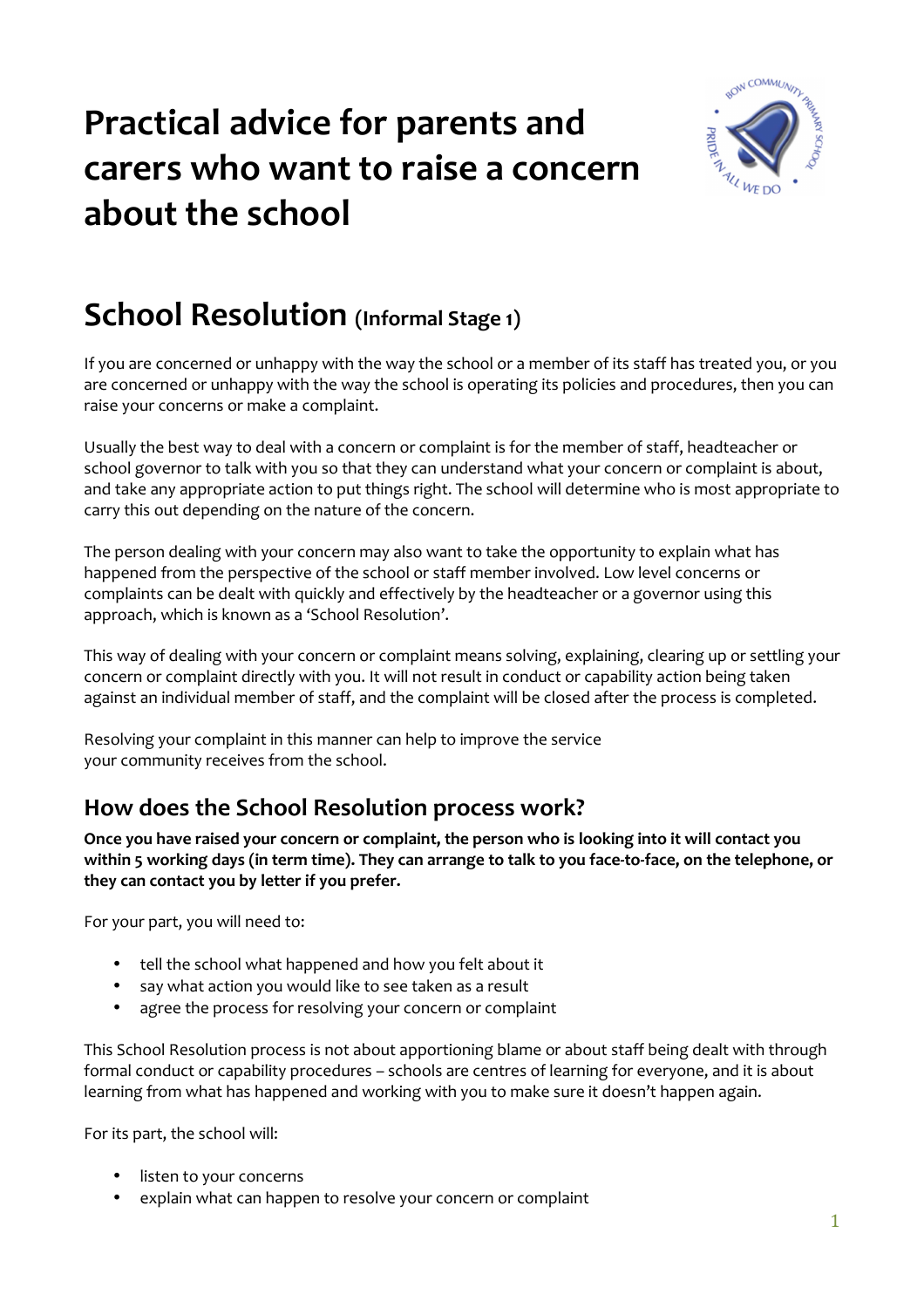- confirm with you the process that will be followed and who will deal with it
- if necessary, carry out a more detailed investigation into your concern or complaint. This is called a 'School Investigation' (see section on 'School Investigation' at the end of this document)
- provide information for parents and carers of children with SEND (Special Educational Needs and Disability) about how they can access support from The Devon Information Advice and Support service (this is a requirement in the SEND Code of Practice) www.devonias.org.uk 01392 383080, devonias@devon.gov.uk

#### **What can I expect from the School Resolution?**

Most concerns or complaints are not likely to involve extensive or lengthy enquiries, and therefore you should expect an approach that is proportionate to the issue you have raised.

As the School Resolution process is aimed at quickly resolving your concern or complaint and learning from it, it won't lead to conduct or capability proceedings against a member of staff. However, where appropriate, the member of staff might receive further support or training as a result.

If your concern or complaint is an expression of dissatisfaction with something the school has either done or not done, and not about somebody - for example, about the way the school operates its policies or is directed to fulfil its statutory obligations - then it will still be resolved using this 'School Resolution' approach

### **Mediation**

**Sometimes during the handling of a complaint, communication between parents and the school can become difficult. Mediation can be a very useful way of helping people to resolve their differences and find an agreed way forward. Both parties need to agree to mediation. The school (or the parent) may suggest mediation, if communication becomes a problem.** 

**Mediation can be sought at any point during the processes of resolution and investigation. The mediation process is informal, impartial and voluntary, and aims to resolve conflicts to the benefit of all. It does not apportion blame and concentrates on developing a better understanding of each other's point of view and works to secure future relationships. For more information, please contact: roger.morris@devon.gov.uk 07966 474364.** 

**For issues raised relating to SEND (Special Educational Needs and Disability) resources, specialist mediation is a requirement in the SEND Code of Practice. For more information please contact The Devon Information Advice and Support service: devonias@devon.gov.uk.**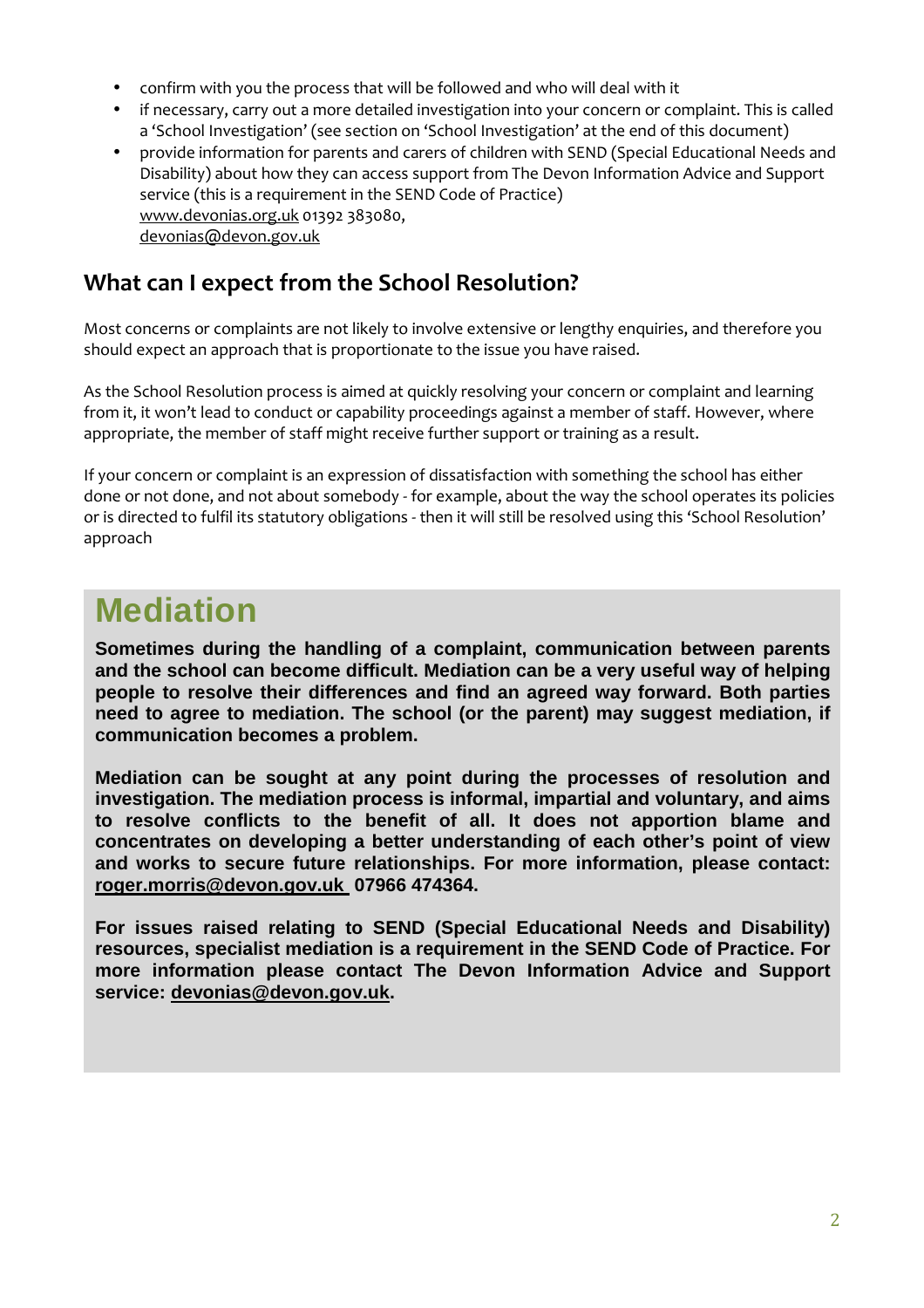### **What happens next?**

There are different ways of dealing with the concern or complaint using The School Resolution Process. These include:

- immediate resolution by providing information face-to-face or by telephone, as you choose
- a letter from the school concluding the matter after proportionate consideration, explaining what has been done
- individual communication between the you and the person your concern or complaint was about and/or a face-to-face meeting with the person your concern or complaint was about. The person your concern or complaint was about will need to agree to a face-to-face meeting taking place

**When the named person has looked into your concerns you will receive further communication from the school within 10 working days of the original concern being raised. However, if the concern is complex, the person working on the School Resolution may contact you to let you know that more time is needed to look more fully into the matter.**

### **What might happen as a result?**

The school could take the following actions to resolve your concern or complaint:

- give you information or an explanation to clear up a misunderstanding
- apologise on behalf of the school
- learn from the issue, accepting that something could have been handled better and explaining what has been done to stop the same thing happening again
- arrange action by the headteacher to address an issue with a member of staff through support and development
- apologise on behalf of the person your concern or complaint was about but only if they agree to this
- arrange action by the governing body to address matters of policy or procedure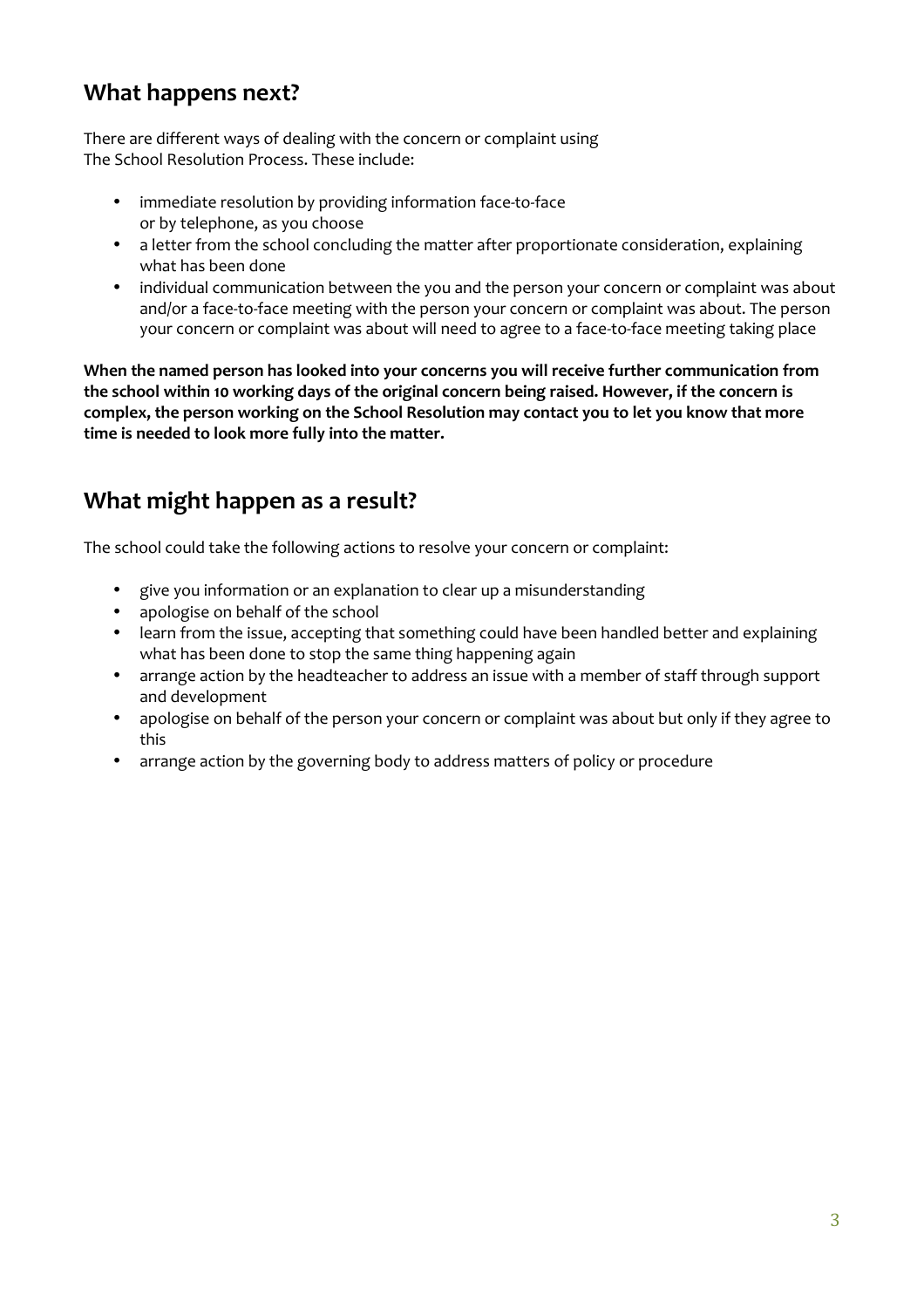## **School Investigation – The Formal Complaints Procedure (Stage 2)**

**If the complaint is about the headteacher or one of the governors, then any letter of complaint should be addressed to the chair of governors c/o the school. If the complaint is about the chair of governors, then this should be addressed to the vice chair of governors.**

Stage 2 will be carried out by the headteacher, the chair of governors or delegated to another impartial governor. If the complaint refers to the headteacher a governor will carry out this stage in the investigation.

If following the school resolution stage, you, or the person dealing with your concern considers that your concern needs a more detailed investigation, or where the School Resolution has not delivered a satisfactory conclusion, a School Investigation will follow.

Although this is a formal investigation into your complaint, it will still be in the spirit of quickly reaching an effective outcome and maintaining positive and productive relationships. All parties need to work together to maintain productive relationships, and establish a way forward in partnership. This investigation may call for more information to be gathered before the person investigating can explain what has happened from the perspective of the school or the staff member involved. This way of dealing with your concern or complaint means solving, explaining, clearing up or settling your complaint directly with you, but doing so with a more detailed investigation than at a School Resolution level.

### **How does the School Investigation process work?**

**Once you have raised your concern or made your complaint, the headteacher or governor who is looking into it will contact you within 5 working days (term time). They can arrange to talk to you faceto-face, on the telephone or they can contact you by letter if you prefer.** 

For your part, you will need to:

- tell the school what happened and how you felt about it
- say what action you would like to see taken as a result
- agree the process for resolving your concern or complaint
- agree timescales and pathways for communication

For its part, the school will:

- listen to your concerns
- explain what can happen to resolve your concern or complaint
- confirm with you the process that will be followed and who will deal with it
- carry out a more detailed investigation into your concern or complaint
- produce and supply all parties with a written report of the findings
- ensure that any relevant findings are taken forward to influence school practice and policy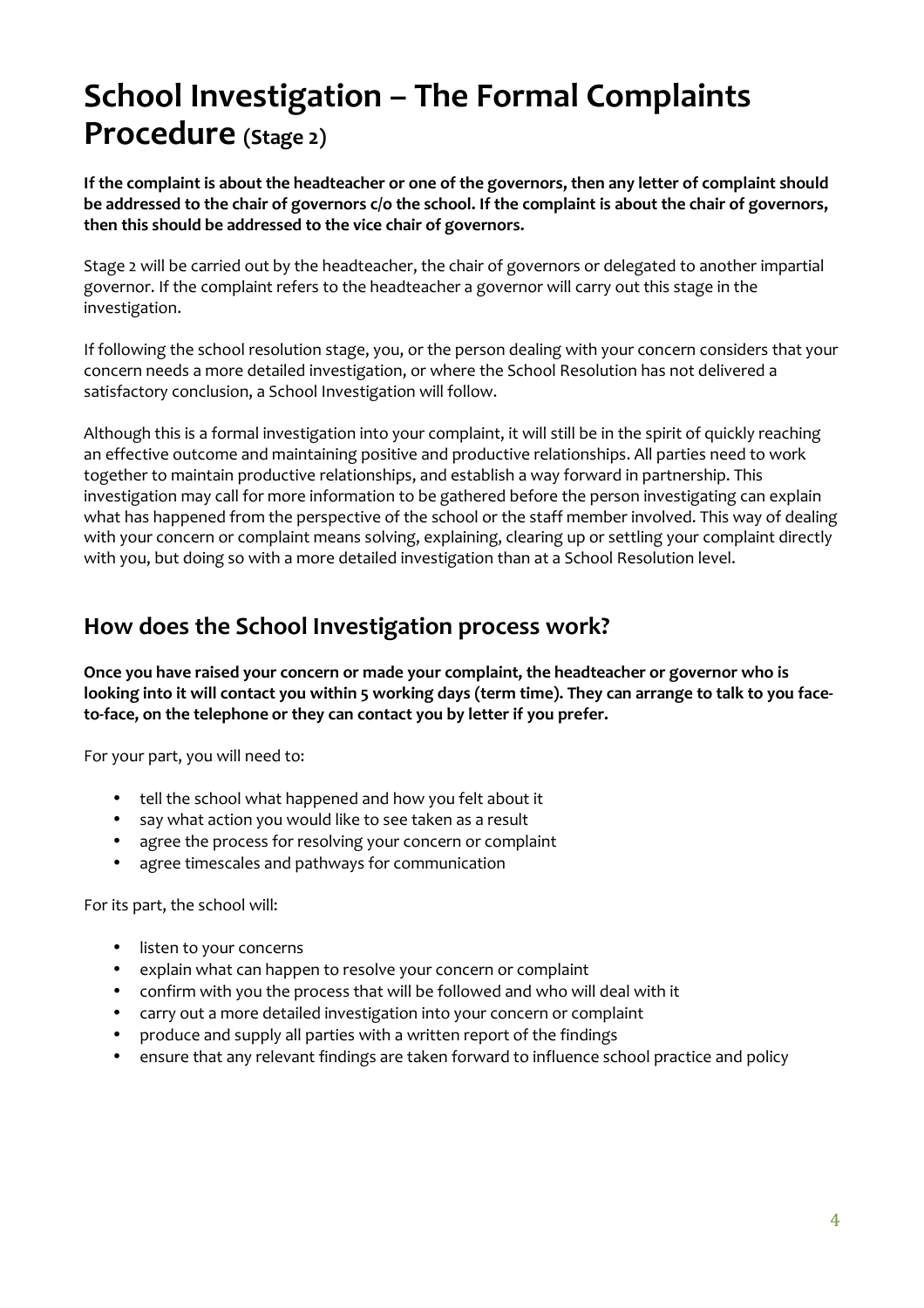### **What can I expect from a School Investigation**

Some concerns or complaints may demand more detailed and perhaps time consuming enquiries, and therefore you should expect an approach that is proportionate to the complaint you have made. The person investigating your concern should keep in regular contact to keep you informed of progress on the matter.

Nevertheless, the School Investigation process aims to quickly resolve your concern or complaint and identify any learning from it.

#### **What happens next?**

Your concern or complaint will be the subject of a proportionate investigation. This means that the amount of time dedicated to the matter will be in accordance with the seriousness of the matter.

At the conclusion, one of a number of things **may** follow. These include:

- resolution by providing information face-to-face or by telephone – as you choose
- a letter from the school concluding the matter after a proportionate investigation and explaining what has been done
- if your complaint was about an individual, individual communication between you and that person. This is organised through the headteacher or the person dealing with your complaint
- a face-to-face meeting with the person working on your concern or complaint and/or the person your complaint was about. The person your concern or complaint was about will need to agree to a face-to-face meeting taking place

The School Investigation should be completed within 10 working days when you will receive a letter explaining the findings and any actions that may need to happen as a result. However, in complex matters it may take longer. The person investigating will keep in regular contact with you to keep you informed of progress.

### **What might happen as a result?**

The school could take the following actions to resolve your concern or complaint and will provide feedback to you on such actions:

- give you information or an explanation to clear up a misunderstanding
- apologise on behalf of the school
- learn from the issue, accepting that something could have been handled better and explaining what has been done to stop the same thing happening again
- arrange action by the governing body to address matters of school policy or procedure
- arrange feedback and support by the headteacher to address any issues arising about a member of staff and their actions or behaviour
- apologise on behalf of the person your complaint was about, but only if they agree to this